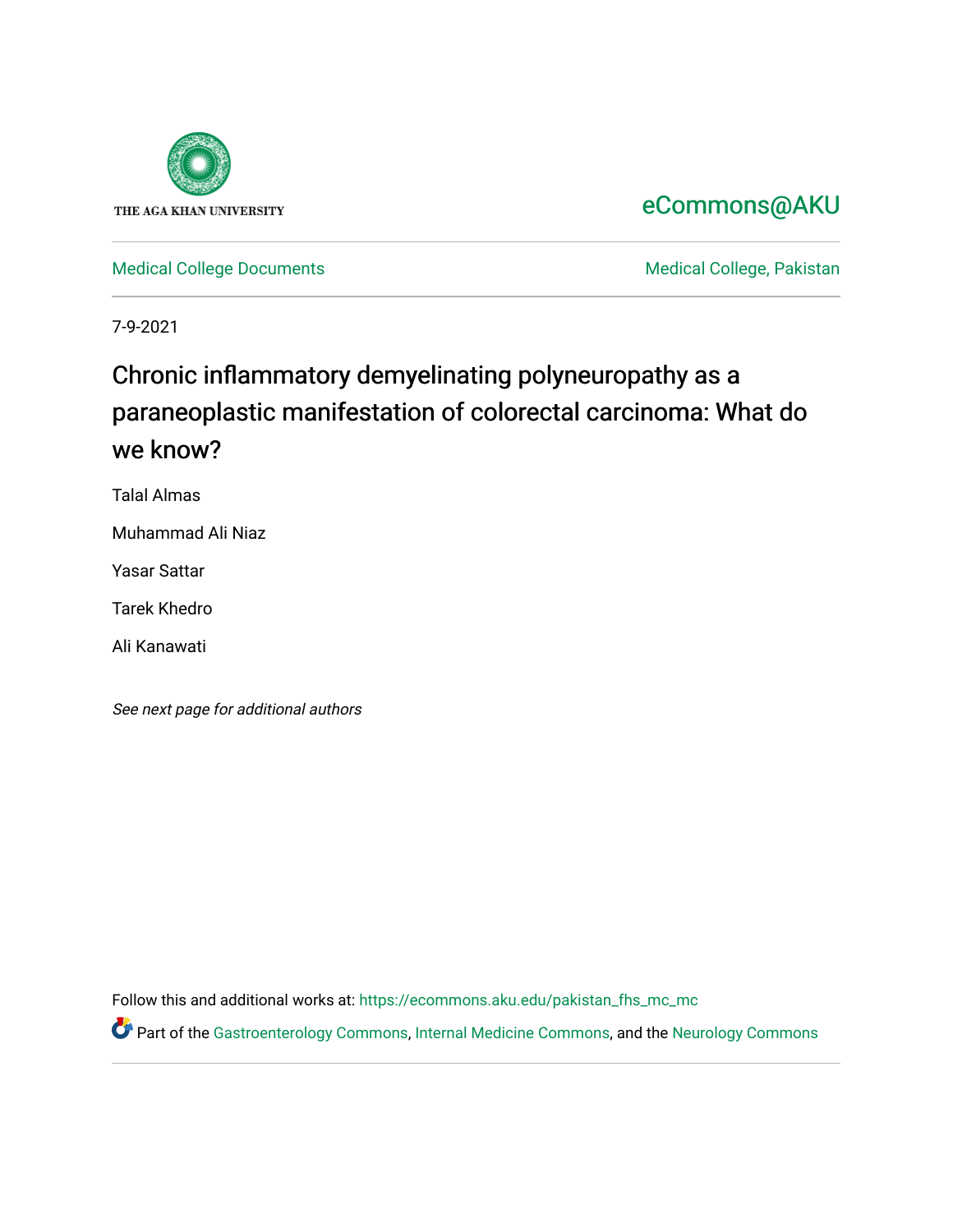# Authors

Talal Almas, Muhammad Ali Niaz, Yasar Sattar, Tarek Khedro, Ali Kanawati, Katia Yazji, Reema Alsufyani, Yousef Al-Khatib, Absam Akbar, and Emad Mansoor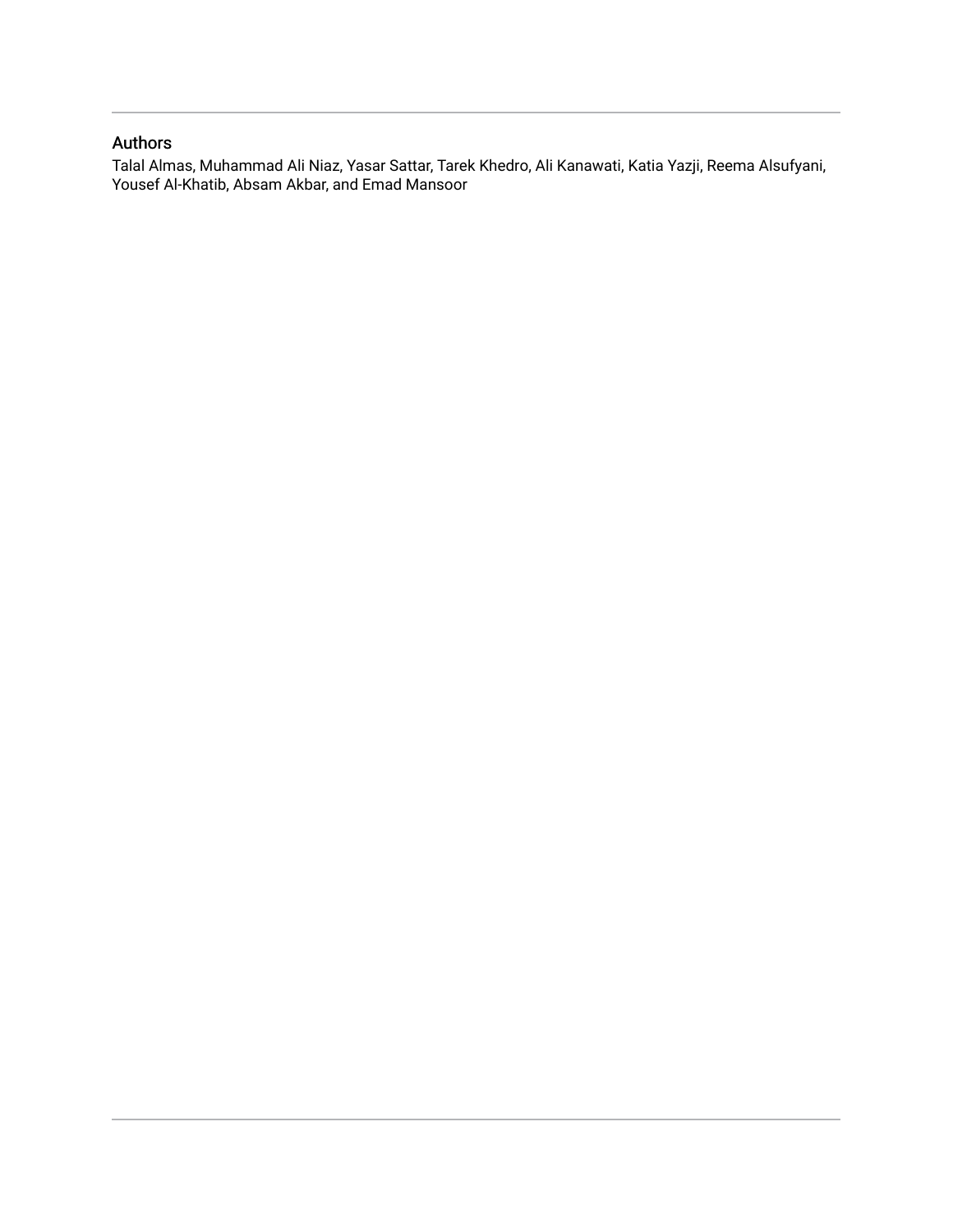

Contents lists available at [ScienceDirect](www.sciencedirect.com/science/journal/20490801)

Annals of Medicine and Surgery

journal homepage: [www.elsevier.com/locate/amsu](https://www.elsevier.com/locate/amsu) 





# **Chronic inflammatory demyelinating polyneuropathy as a paraneoplastic manifestation of colorectal carcinoma: What do we know?**



The pathogenesis of chronic inflammatory demyelinating polyneuropathy (CIDP) remains highly debated among experts. In recent times, literature has divulged a riveting yet plausible association between colorectal carcinoma and CIDP as its paraneoplastic ramification. Initially, research suggested that chronic inflammatory demyelinating polyneuropathy (CIDP) was caused solely by macrophages [\[1\]](#page-3-0). However, recent studies have insinuated towards an alternative pathogenesis, one involving autoantibodies against paranodal junction proteins [[2](#page-3-0)]. These two distinct mechanisms are the primary contenders responsible for the development of CIDP, rendering it an elusive paraneoplastic manifestation of colorectal carcinoma.

Traditionally, macrophages have been purported to be responsible for the phagocytosis of the myelin surrounding peripheral neurons [[1](#page-3-0)]. A recent study divulged that macrophage-induced demyelination is not only responsible for classical CIDP but also atypical CIDP such as distal acquired disseminated symmetric (DADS) CIDP, multifocal acquired demyelinating sensory and motor (MADSAM) CIDP, and pure sensory subtypes [\[3\]](#page-3-0). However, of note, this was not found to be true in all cases [[3](#page-3-0)]. A teased-fibre preparation of a sural nerve biopsy taken from the same patients showed sections without myelin due to macrophages-induced phagocytosis [\[2\]](#page-3-0). Moreover, electron microscopy showed that the macrophages were found within the tubes of basement membrane, which itself is normally encompassed by myelin [[2](#page-3-0)]. Yet myelin debris was detected in macrophage cytoplasm [[2](#page-3-0)]. On the other hand, the cytoplasm of the Schwann cells, found in the outermost layer of the myelinated fibers, were intact and unaffected by macrophages [[2](#page-3-0)].

Factors responsible for the phagocytosis of myelin are still unclear [[2](#page-3-0)]. A recent study examining a sural nerve biopsy through an electron microscope showed that macrophages tend to target specific sites of the myelinated fibers [[4](#page-3-0)]. In particular, the region surrounding the nodes of Ranvier and the internodes in certain patients appear to be major sites of attack; notably, this is the internal space of the basement membrane, which encompasses the myelinated fibers [\[4\]](#page-3-0). These findings suggest the presence of local factors that differentiate between the nodal and internodal region [\[4\]](#page-3-0). One possible explanation may be the deposition of undiscovered antibodies on the peripheral nerves [\[4\]](#page-3-0). When the macrophages detect these antibodies, they activate, triggering myelin phagocytosis [[4](#page-3-0)]. In fact, antibodies to a specific peripheral nerve glycolipid, sialosylneolactotetraosylceramide (LM1), were detected in cases with macrophages-induced demyelination [[5](#page-3-0)]. Moreover, complement (C9) was also found on the myelin. In patients with Guillain-Barre syndrome (GBS), macrophage-induced demyelination is morphologically identical to patients with CIDP [\[6\]](#page-3-0). In the peripheral nervous system, foreign epitopes from infectious agents mimic the self epitope, which leads to autoantibody production [[7](#page-3-0)]. This concept, molecular mimicry, has been proven in GBS [\[7](#page-3-0)]. A similar mechanism may indeed be responsible for the initial steps of the immunological process in CIDP [[2](#page-3-0)]. However, studies have not yet shown a direct association between macrophages and autoantibodies apart from the study mentioned earlier [[5](#page-3-0)]. Another emerging theory is that of IgG4 autoantibodies [\[2](#page-3-0)]. Studies have shown that in patients with CIPD, specific antibodies act on components of the nodes of Ranvier and paranodes [\[4\]](#page-3-0). Example of these IgG4 autoantibodies include anti-contactin-1 and anti-neurofascin-155 antibodies, which target the paranodal junction between axolemma and the myelin terminal loops [[8](#page-3-0)]. Patients with these antibodies have been found to have distinct clinical features including tremor and sensory ataxia, as well as being unresponsive to intravenous immunoglobulin [[9](#page-3-0)]. A sural nerve biopsy that contained anti-neurofascin-155 and anti-contactin-1 autoantibodies showed endoneural edema, decreased density of myelinated fibres due to axonal degradation, and a lack of cellular infiltration due to inflammation [\[10](#page-3-0)]. These observations are the basis for the alternative pathogenesis theory of CIPD [[2](#page-3-0)].

CIDP can be divided into a "classical/typical" subtype and into atypical subtypes, of which there are many, suggesting that it is a spectrum of disease as classified by the European Federation of Neurological Societies/Peripheral Nerve Society Guidelines on the Management of CIDP (EFN/PNS) [\[11,12](#page-3-0)]. There are five main subtypes of CIDP; predominantly distal (distal acquired demyelinating symmetric [DADS]), asymmetrical (multifocal acquired demyelinating sensory and motor neuropathy [MADSAM]/Lewis-Sumner syndrome), focal, pure motor or pure sensory [[12\]](#page-3-0). Clinically, it is imperative to distinguish between classical and atypical phenotypes of the disease as immunosuppressive drugs that are effective in typical CIDP demonstrate varying responses in atypical phenotypes [\[13\]](#page-4-0). Epidemiologically, only 51% of patients exhibit the classical phenotype [[14\]](#page-4-0). Patients typically present with proximal and distal sensorimotor deficits with demyelination that is defined by the EFNS/PNS Criteria [\[12](#page-3-0)]. Pathologically, this definition includes vertical accumulation of Schwann cell cytoplasmic process, resulting in onion-bulb formation, segmental demyelination, and mononuclear cell infiltrates [15]. More specifically, mononuclear cell infiltrates [[15\]](#page-4-0). More specifically, macrophage-induced demyelination followed by remyelination is evident [\[3\]](#page-3-0). DADS is an IgM monoclonal protein associated neuropathy [[15\]](#page-4-0). Clinically, DADS presents with a distal, symmetric sensory-predominant neuropathy that may cause sensory ataxia. Electrophysiology demonstrates abnormally increased distal latencies [\[16](#page-4-0)]. Although the accepted pathogenesis of classical CIDP and DADS is through macrophage-induced demyelination, recent studies also suggest that patients with autoantibodies against paranodal junction proteins—specifically contactin 1- and neurofascin 155-IgG4—may also present another mechanism by which immune-mediated neuropathies

<https://doi.org/10.1016/j.amsu.2021.102545>

Received 1 July 2021; Accepted 6 July 2021

Available online 9 July 2021

2049-0801/© 2021 The Author(s). Published by Elsevier Ltd on behalf of IJS Publishing Group Ltd. This is an open access article under the CC BY-NC-ND license [\(http://creativecommons.org/licenses/by-nc-nd/4.0/\)](http://creativecommons.org/licenses/by-nc-nd/4.0/).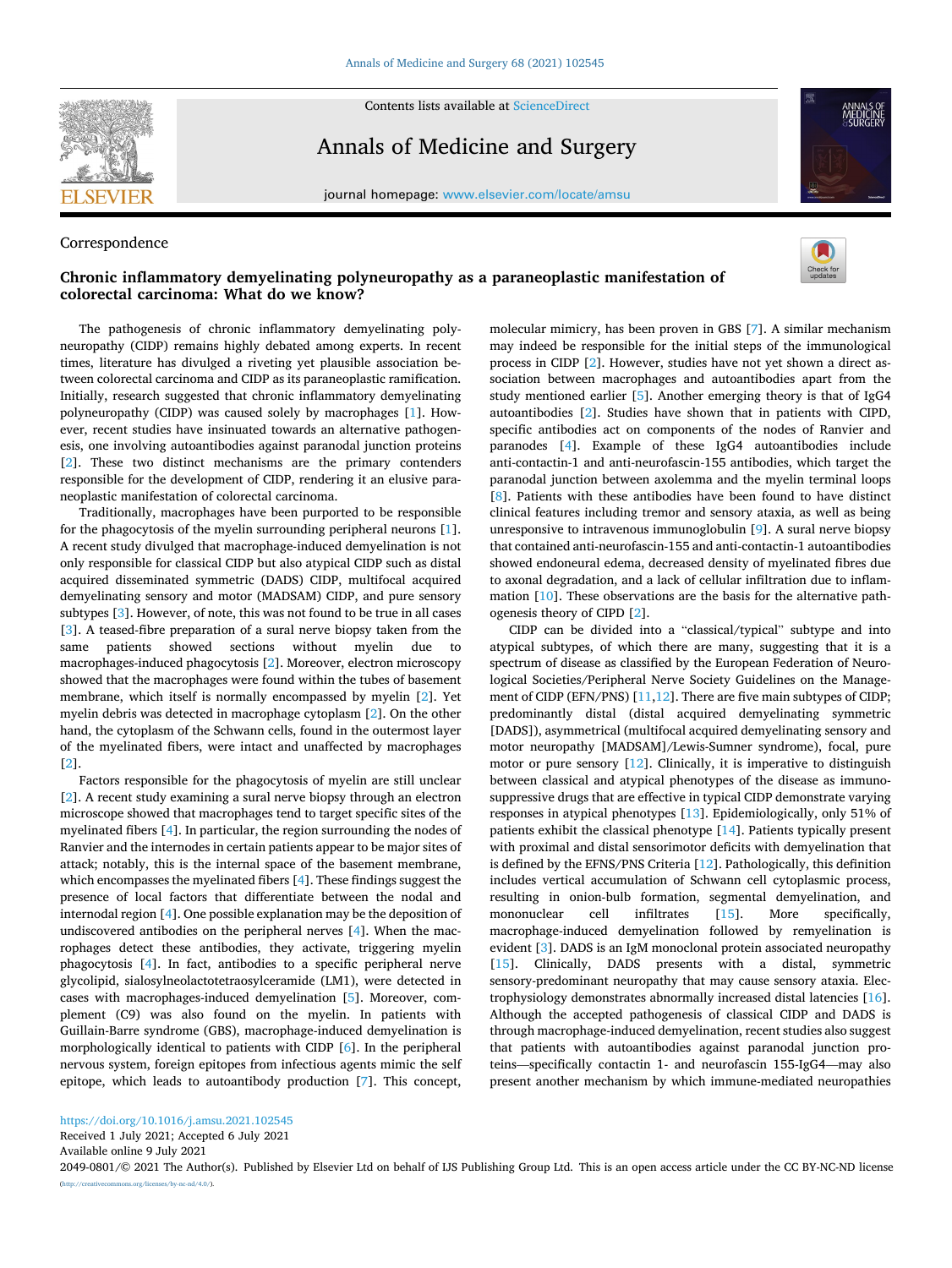# <span id="page-3-0"></span>are manifested [3[,15](#page-4-0)].

Sensory CIDP commonly presents as a diffuse sensory neuropathy with chronic progression. When it is restricted to sensory nerve roots, the phenotype is known as chronic immune sensory polyradiculopathy. In these cases, electrophysiology studies demonstrate normal motor nerve conduction velocities. First-line treatment for pure sensory CIDP is immunomodulatory therapy. Notably, it also responds well to IVIG or steroids. Therefore, the treatment of pure sensory CIDP is similar to that of classical CIDP [[13\]](#page-4-0). However, while pure sensory CIDP itself responds to steroids, one study demonstrated that administration of high dose steroids in these specific cases may result in unfavorable outcomes. On the other hand, pure motor CIDP presents with motor deficits with normal sensory nerve conduction velocities [[16,17\]](#page-4-0). In contrast to pure sensory CIDP, pure motor CIDP displays an unresponsiveness and even potential exacerbation of symptoms when treated with steroids [3]. Therefore, IVIG is recommended as first line [[13\]](#page-4-0). Focal CIDP is the least common form of atypical CIDP, describing motor or sensorimotor neuropathy confined to one limb [12[,13](#page-4-0)] Focal CIDP may involve nerve plexuses or one or more peripheral nerves in an upper or lower limb*.*  Treatment of the focal phenotype of CIDP is immunomodulatory therapy that may require maintenance therapy [[13\]](#page-4-0).

Demyelinating neuropathies such as GBS and CIDP have been reported to be associated with haematological malignancies such as Hodgkin's lymphoma (HL) and non-Hodgkin's lymphoma (NHL). On the other hand, GBS and CIDP are rarely associated with solid tumours [\[18](#page-4-0)]. Within the literature, GBS and CIDP have been reported as a potential paraneoplastic neuropathy with carcinoma [[19\]](#page-4-0). For example, Ayyappan et al. described the presentation of atypical CIDP, a distal acquired demyelinating symmetric (DADS), as a paraneoplastic syndrome in a 78-year-old female that was diagnosed with colorectal carcinoma only one month after being diagnosed with neuropathy. Her neuropathy was characterised by a 4-month history of distal motor and sensory involvement, which is typical of DADS. Nerve conduction studies confirmed a demyelination neuropathy that was consistent with the diagnosis of DADS neuropathy. Moreover, there was an elevated antinuclear antibody (ANA) titre, positive eosinophilia, and positive myelin-associated glycoprotein (MAG) IgM antibody by immunofluorescence essay. No treatment was established for her neuropathy due to its mild course. After endoscopic diagnosis of her colon adenocarcinoma and subsequent tumour resection, there was marked improvement of her clinical neuropathy. Follow up nerve conduction studies no longer revealed the demyelinating neuropathy and the laboratory studies returned a negative anti-MAG antibody and positive ANA. This study drew special attention to the importance of taking into consideration the paraneoplastic causes in patients diagnosed with subacute neuropathy [[18\]](#page-4-0). Notably, there is the possibility that colon cancer and neuropathy may coexist by chance in this patient as colon cancer is not an uncommon condition. However, due to the clinical and electrophysiological remission of neuropathy following tumour removal, the study argued that this DADS neuropathy was very likely presenting as a paraneoplastic syndrome related to a tumour-associated immune response [\[18](#page-4-0)].

In another study, a similar patient was described with a 2-month history of acroparesthesias and distal muscle weakness [\[20](#page-4-0)]. Nerve conduction studies were consistent with demyelination. This patient received monthly IVIG for 42 months, with mild improvement. Post-therapy, the weakness worsened, and a reduced responsiveness to immune therapy was observed. To overcome this, IVIG was combined with steroids and plasmapheresis. However, this was also not effective. Ten months later, sigmoid colon adenocarcinoma was detected, which was duly treated with radical hemicolectomy followed by chemotherapy. Unfortunately, the patient died a year after their cancer diagnosis. The authors claimed that they were hesitant to consider this patient's DADS neuropathy as a paraneoplastic syndrome. There is thus an unmet need for large, randomised controlled trials regarding the subject to better elucidate the true aetiology.

# **Funding**

None.

# **Author contribution**

TA, MAN, YS: conceived the idea, designed the study, and drafted the manuscript.

TK, KY, AK: conducted literature search and created the illustrations.

RA, YA, AA: revised the manuscript critically and refined the illustrations.

TA and EMA: revised the final version of the manuscript critically and gave the final approval.

# **Registration of research studies**

Name of the registry: NA

Unique Identifying number or registration ID: NA

Hyperlink to your specific registration (must be publicly accessible and will be checked): NA.

### **Declaration of competing interest**

None.

#### **References**

- [1] [P.J. Dyck, A.C. Lais, M. Ohta, J.A. Bastron, H. Okazaki, R.V. Groover, Chronic](http://refhub.elsevier.com/S2049-0801(21)00495-7/sref1) [inflammatory polyradiculoneuropathy, Mayo Clin. Proc. 50 \(1975\) 621](http://refhub.elsevier.com/S2049-0801(21)00495-7/sref1)–637.
- [2] H. Koike, M. Katsuno, Pathophysiology of chronic inflammatory demyelinating polyneuropathy: insights into classification and therapeutic strategy, Neurol Ther 9 (2) (2020 Dec) 213–227, [https://doi.org/10.1007/s40120-020-00190-8.](https://doi.org/10.1007/s40120-020-00190-8) Epub 2020 May 14. PMID: 32410146; PMCID: PMC7606443.
- [3] S. Ikeda, H. Koike, R. Nishi, et al., Clinicopathological characteristics of subtypes of chronic inflammatory demyelinating polyradiculoneuropathy, J. Neurol. Neurosurg. Psychiatry 90 (9) (2019 Sep) 988–996, [https://doi.org/10.1136/jnnp-2019-](https://doi.org/10.1136/jnnp-2019-320741) [320741.](https://doi.org/10.1136/jnnp-2019-320741) Epub 2019 Jun 21. PMID: 31227562.
- [4] H. Koike, R. Nishi, S. Ikeda, et al., Ultrastructural mechanisms of macrophageinduced demyelination in CIDP, Neurology 91 (23) (2018 Dec 4) 1051–1060, [https://doi.org/10.1212/WNL.0000000000006625.](https://doi.org/10.1212/WNL.0000000000006625) Epub 2018 Nov 14. PMID: 30429275.
- [5] H. Koike, S. Ikeda, Y. Fukami, et al., Complement deposition and macrophageinduced demyelination in CIDP with anti-LM1 antibodies, J. Neurol. Sci. 408 (2020 Jan 15) 116509, <https://doi.org/10.1016/j.jns.2019.116509>. Epub 2019 Oct 17. PMID: 31698166.
- [6] H. Koike, Y. Fukami, R. Nishi, et al., Ultrastructural mechanisms of macrophageinduced demyelination in Guillain-Barré syndrome, J. Neurol. Neurosurg. Psychiatry 91 (6) (2020 Jun) 650–659, [https://doi.org/10.1136/jnnp-2019-322479.](https://doi.org/10.1136/jnnp-2019-322479) Epub 2020 Apr 3. PMID: 32245766.
- [7] N. Yuki, H.P. Hartung, Guillain-Barré syndrome, N. Engl. J. Med. 366 (24) (2012 Jun 14) 2294–2304, [https://doi.org/10.1056/NEJMra1114525.](https://doi.org/10.1056/NEJMra1114525) Erratum in: N Engl J Med. 2012 Oct 25;367(17):1673. PMID: 22694000.
- [8] J.K. Ng, J. Malotka, N. Kawakami, et al., Neurofascin as a target for autoantibodies in peripheral neuropathies, Neurology 79 (23) (2012 Dec 4) 2241-2248, https: [doi.org/10.1212/WNL.0b013e31827689ad.](https://doi.org/10.1212/WNL.0b013e31827689ad) Epub 2012 Oct 24. PMID: 23100406; PMCID: PMC3542349.
- [9] L. Querol, G. Nogales-Gadea, R. Rojas-Garcia, et al., Antibodies to contactin-1 in chronic inflammatory demyelinating polyneuropathy, Ann. Neurol. 73 (3) (2013 Mar) 370–380,<https://doi.org/10.1002/ana.23794>. Epub 2012 Dec 31. PMID: 23280477.
- [10] H. Koike, M. Kadoya, K.I. Kaida, et al., Paranodal dissection in chronic inflammatory demyelinating polyneuropathy with anti-neurofascin-155 and anticontactin-1 antibodies, J. Neurol. Neurosurg. Psychiatry 88 (6) (2017 Jun) 465–473, <https://doi.org/10.1136/jnnp-2016-314895>. Epub 2017 Jan 10. PMID: 28073817.
- [11] E.K. Mathey, S.B. Park, R.A. Hughes, et al., Chronic inflammatory demyelinating polyradiculoneuropathy: from pathology to phenotype, J. Neurol. Neurosurg. Psychiatry 86 (9) (2015 Sep) 973–985, [https://doi.org/10.1136/jnnp-2014-](https://doi.org/10.1136/jnnp-2014-309697) [309697.](https://doi.org/10.1136/jnnp-2014-309697) Epub 2015 Feb 12. PMID: 25677463; PMCID: PMC4552934.
- [12] P.Y. Van den Bergh, R.D. Hadden, P. Bouche, et al., European Federation of Neurological Societies/Peripheral Nerve Society guideline on management of chronic inflammatory demyelinating polyradiculoneuropathy: report of a joint task force of the European Federation of Neurological Societies and the Peripheral Nerve Society - first revision, Eur. J. Neurol. 17 (3) (2010 Mar) 356–363, [https://](https://doi.org/10.1111/j.1468-1331.2009.02930.x)  [doi.org/10.1111/j.1468-1331.2009.02930.x](https://doi.org/10.1111/j.1468-1331.2009.02930.x). Erratum in: Eur J Neurol. 2011 May; 18(5):796. PMID: 20456730.